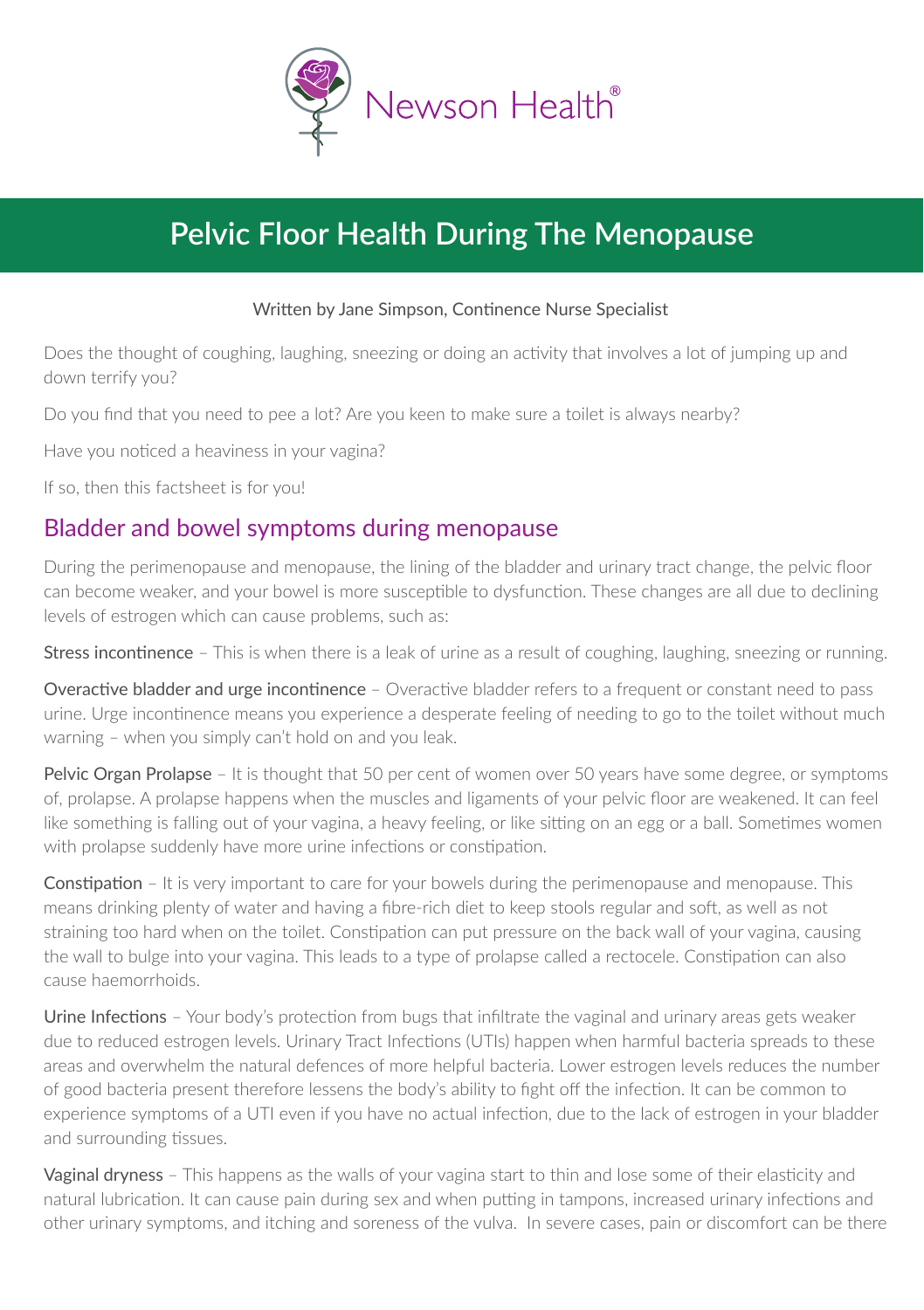all the time. It is also sadly, still very undertreated. See the Vaginal Dryness factsheet for more information on this condition and the different treatments available.

#### Why do these symptoms occur?

Pelvic floor dysfunction occurs after childbirth and during the perimenopause and menopause, as the hormone estrogen drops significantly at these times. Estrogen plays an important role in our urinary and reproductive systems. The vagina, vulva, and urinary tract are lined with estrogen-receptor cells. When estrogen is no longer in plentiful supply in the body, these areas can really suffer. As a result, the lining of your bladder and urethra (the tube which carries urine out of the body) thins and your pelvic floor muscle – which supports your bladder, uterus (womb), and rectum – gets weaker.

#### What can be done about it?

Having moments of incontinence or regular urine infections does not have to be an inevitable part of aging – there are plenty of things you can do to improve the situation.

#### Pelvic floor exercises

Pelvic floor exercises are key in strengthening the muscles that help hold everything in and should be an absolutely vital part of our physical wellbeing - they're also very easy to do!

- Sit on the arm of a chair or any hard surface, with your feet flat on the floor, and lean slightly forward so that your vulval area is in contact with a firm surface.
- With your hands on your thighs, try to lift the area around your vagina and anus away from the surface you are sitting on.
- Draw up all the muscles at the same time, squeeze, lift and hold for the count of five (aim to build up to a count of 10). Let go gently and count to five, repeat the movement again, five times.

Try to do the exercise three times a day, or at least twice - maybe while cleaning your teeth so you don't forget. Another exercise you could add in once a day, is to do 10, short sharp contractions, in a rhythmic pattern of squeeze, let go, squeeze, let go, squeeze, let go.

If you need motivation to keep going, using tools and gadgets can be a great help. Try the Squeezy App first, but if you think that you can't contract or relax your pelvic floor muscles, or you're struggling to find them, please seek help from a specialist.

#### Specialist help

It may be that you need extra help to get started with your pelvic floor strengthening exercises using technologies or special weights:

Biofeedback is used in lots of different therapies to gain better awareness of muscle movements. For the pelvic floor, it is usually done using a vaginal or anal electrode - as you contract your muscles you get a visual response. If it is done in a clinical setting, it's often as a graph on a computer screen. All the other therapies (listed below) give an element of biofeedback. Seeing a visual representation of muscles contracting can help you work the right muscles. We all need feedback to keep motivated; a positive response, in whatever form, encourages us to continue working hard to improve our pelvic floor health.

Electrical stimulation machines work by inserting a small electrode into your vagina or anus, then a low voltage current stimulates the muscles, making them contract. This works well if you feel that you have no awareness of your pelvic floor muscles contracting.

Elvie Trainer™ is a small intravaginal device that connects wirelessly to your smart phone. Fiveminute programmes of exercises are designed for all levels of pelvic floor strength. It has helpful graphics as you squeeze you see the results in real time using biofeedback. You can track your progress and watch your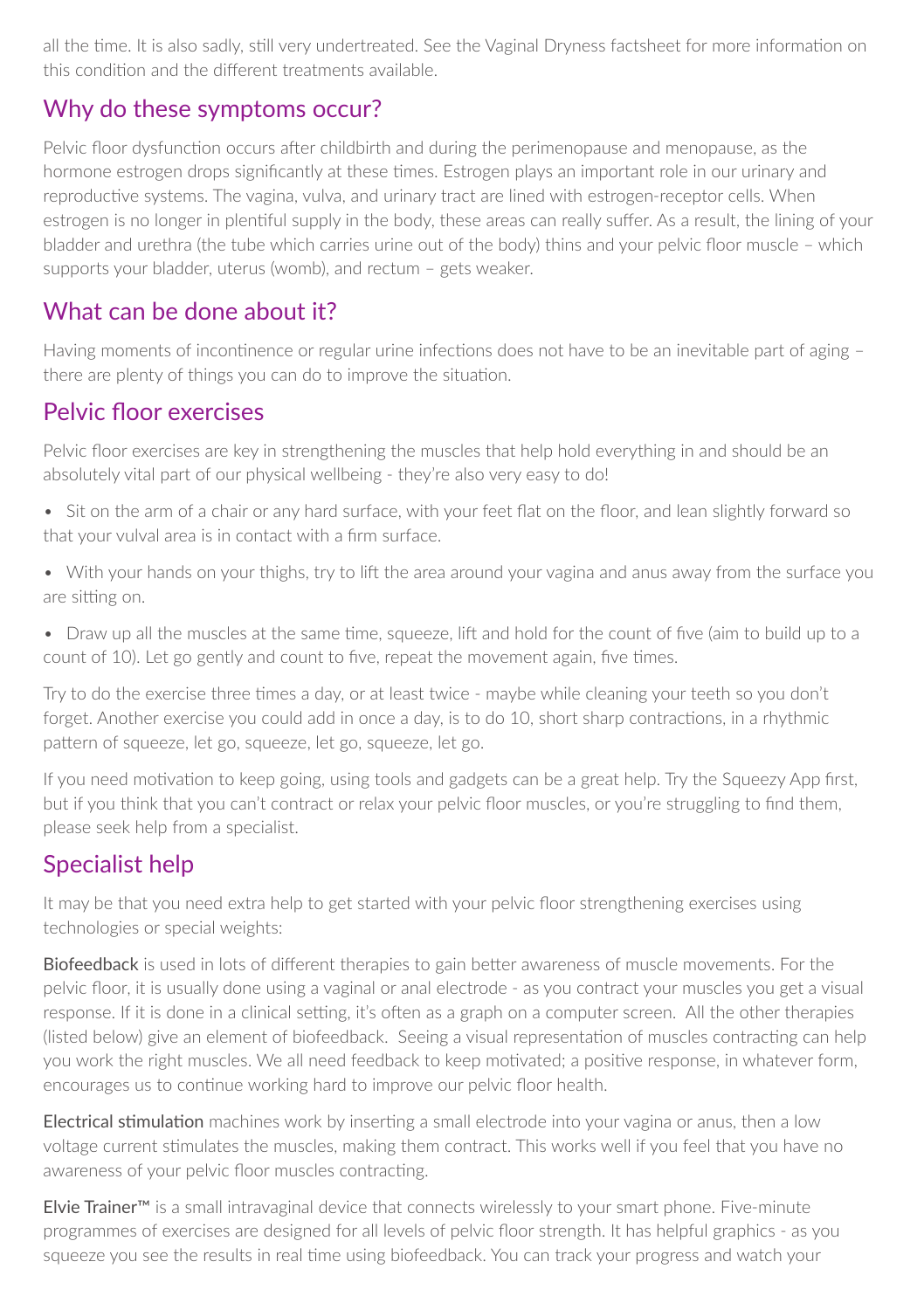improvement.

Vaginal weights are a selection of small, tampon-like, objects that vary in weight, usually between 5gms and 60gms. The weight is held in place by the natural reflex action of the pelvic floor; the contraction is similar to the traditional 'lift and squeeze' movement in standard pelvic floor exercises. You increase the weight you use, incrementally, as your muscles become stronger and you are able to hold heavier weights.

Please seek professional help to ensure you are using the best equipment for you. A pelvic floor specialist physiotherapist or continence nurse can help advise if self-help isn't working. The aim is always to cure the problem or improve it to a level where it doesn't bother you anymore.

In the case of a prolapse, women can use a vaginal pessary such as the ring pessary; this is left in the vagina to support the vaginal walls and pelvic organs. While this isn't a cure, it does allow you to live life to the full, without being bothered by your prolapse.

#### Bladder Retraining

Many people with urgency problems will get into the habit of going to the toilet too often, trying to make sure they are not caught short. This can make the problem even worse because the bladder gets used to holding less and less urine, which can cause it to shrink and become even more sensitive. Bladder retraining can help improve or even cure the problem; it's a method that helps the bladder hold more urine and it takes time and determination to see a difference. The goal is to cut the amount of times you wee down to  $6-8$  times in a  $24$ hour period. This is done by gradually increasing the length of time between your trips to the toilet.

Keep a bladder diary to see what you are drinking and make a note of how often you go to the toilet. Drinking too much tea, coffee, alcohol and fizzy drinks may make things worse. Try to steadily lengthen the time between your visits to the toilet. This may take a few months to do, so don't lose heart.

You need to drink about 1.5 litres of fluid per day - a bit more if you are exercising. If you have tried bladder retraining for a few months and it isn't helping, seek help from a healthcare professional, you may need further investigations and/or medication, to help sort out the problem.

## Treating UTIs

The most common treatment for UTIs is antibiotics. If you're troubled with recurring UTIs (e.g. two or more in a 6 month period, or 3+ in 12 months), you may be given antibiotics for longer periods and also offered vaginal estrogen to reduce the occurrence of infection.

Aim to drink 6–8 glasses of fluid each day and remember to have a wee before and after sex. If you feel that you are not always emptying your bladder, try to 'double void' – this means after you've had a pee, wait 30 seconds and try to pee again as this can help. When you have a front vaginal wall prolapse (cyctocele) your bladder may not always empty completely, so double voiding may well help you to empty your bladder better.

You might need to have a sample of your urine tested or get a scan of your bladder. You should always see a health professional if you think you have an infection or are getting repeated infections.

#### Helping your bowels

As mentioned, make sure you're drinking plenty of water and have lots of fibre in your diet to avoid getting constipated. If you're feeling like it's hard to go, try a raised foot stool to put your feet on when sitting on the toilet, as that puts you in more of a natural squatting position and may help with better bowel emptying. Avoid straining or spending long amounts of time on the toilet.

Check out the 'Bristol Stool Chart' for pictures and descriptions of what a normal stool is like. Don't ignore the urge to poo and try to find a regular time of day to open your bowels. In some cases, you may need to take laxatives, so visit your pharmacist or doctor to find the appropriate medication. If you are troubled with